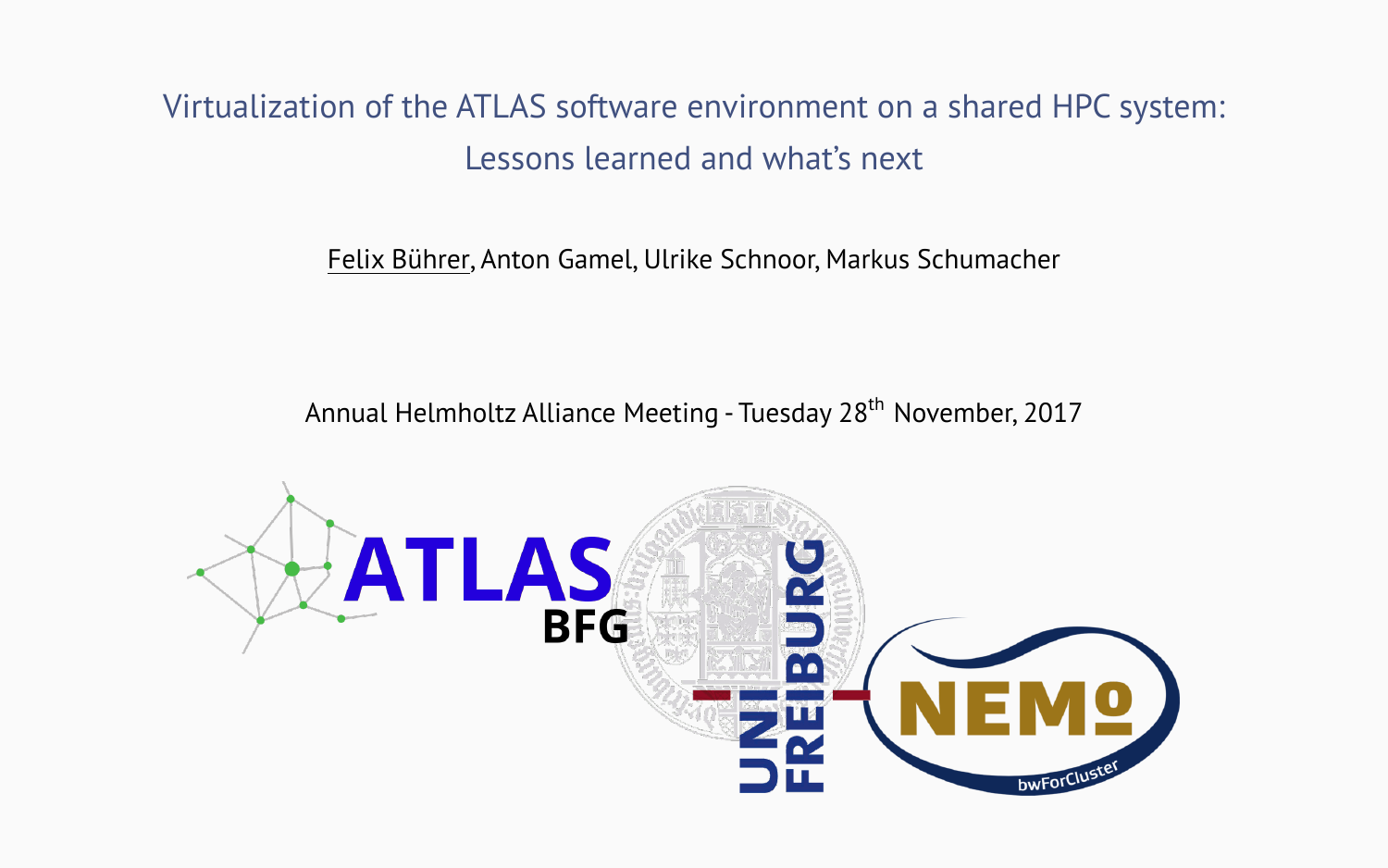### The situation





- Since beginning of 2017: Exclusive System for experimental HEP
- Tier 2 / Tier 3 of the WLCG
- $\cdot$  ~3000 CPU cores
- ~1.7 PB dCache storage
- SLURM scheduler
- No file system for local usage (anymore)
- Shared HPC cluster: State-wide resource
- Hybrid HPC and cloud approach
- 17.6k CPU cores
- 750 TB parallel storage
- MOAB/Torque scheduler
- OpenStack instance for VMs

Goal: Provide the full ATLAS software stack on NEMO in a virtualized solution for local users  $\rightarrow$  opportunistic extension of the ATLAS Tier 3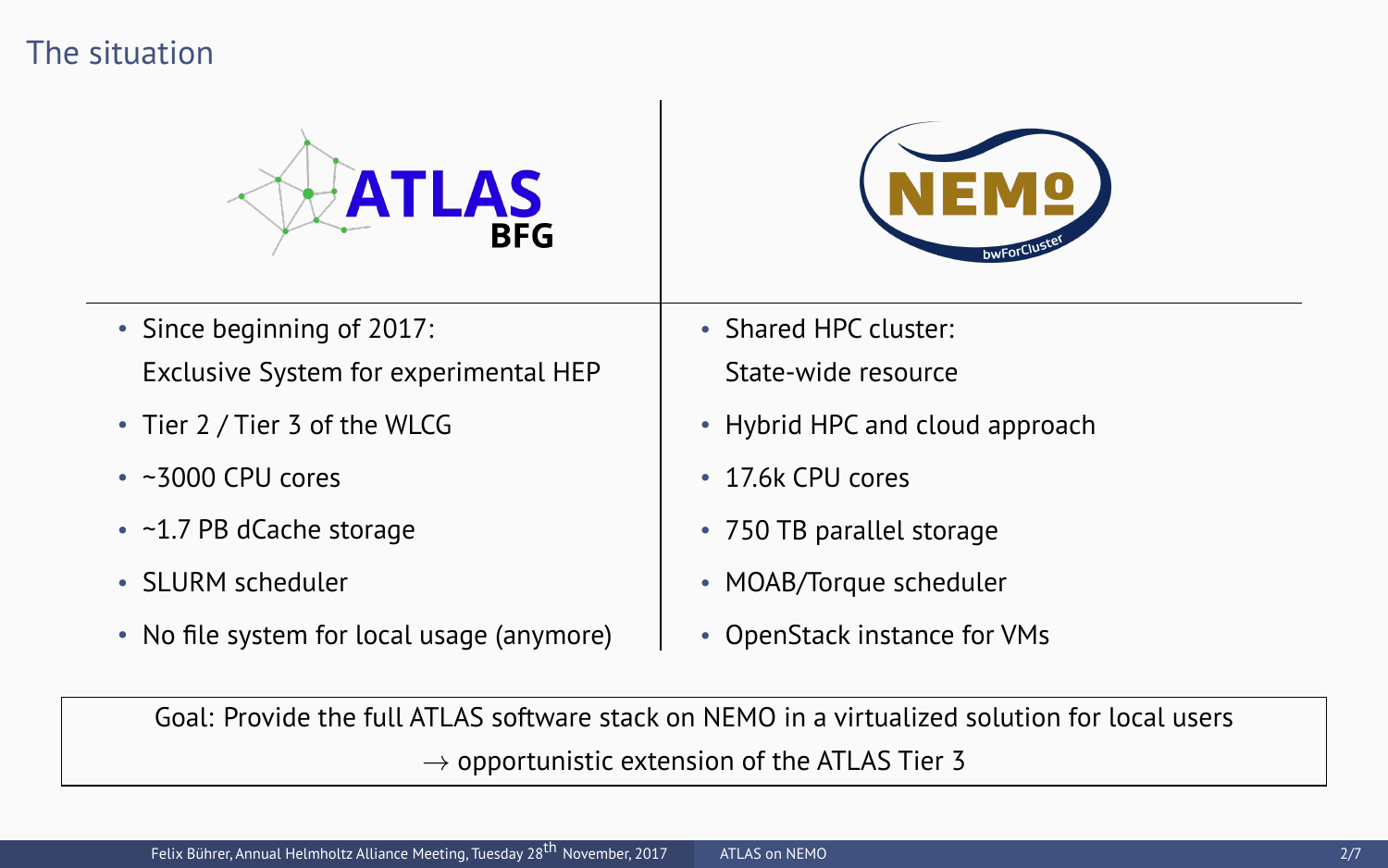### Provisioning of VM image

So far: Providing SLC6 image only (working on CentOS 7 image)

- Using packer together with puppet on a base SLC6 iso to build a qcow image for OpenStack
	- $\rightarrow$  all Freiburg-specific configuration done in puppet
	- $\rightarrow$  same set-up for VM images and bare-metal machines
- Until now: Maintaining two separate images Working on being able to use VM image for bare-metal machines
- Generating images with packer gives flexibility for further developments (e.g. can output Docker container instead of Openstack image)
- Updated images can be provided, tested and deployed with no delay or downtime  $\rightarrow$  create and upload new image, test it and set it as default when happy

Next step: How can users on one system (ATLAS-bfg) trigger VMs on the second (shared) system?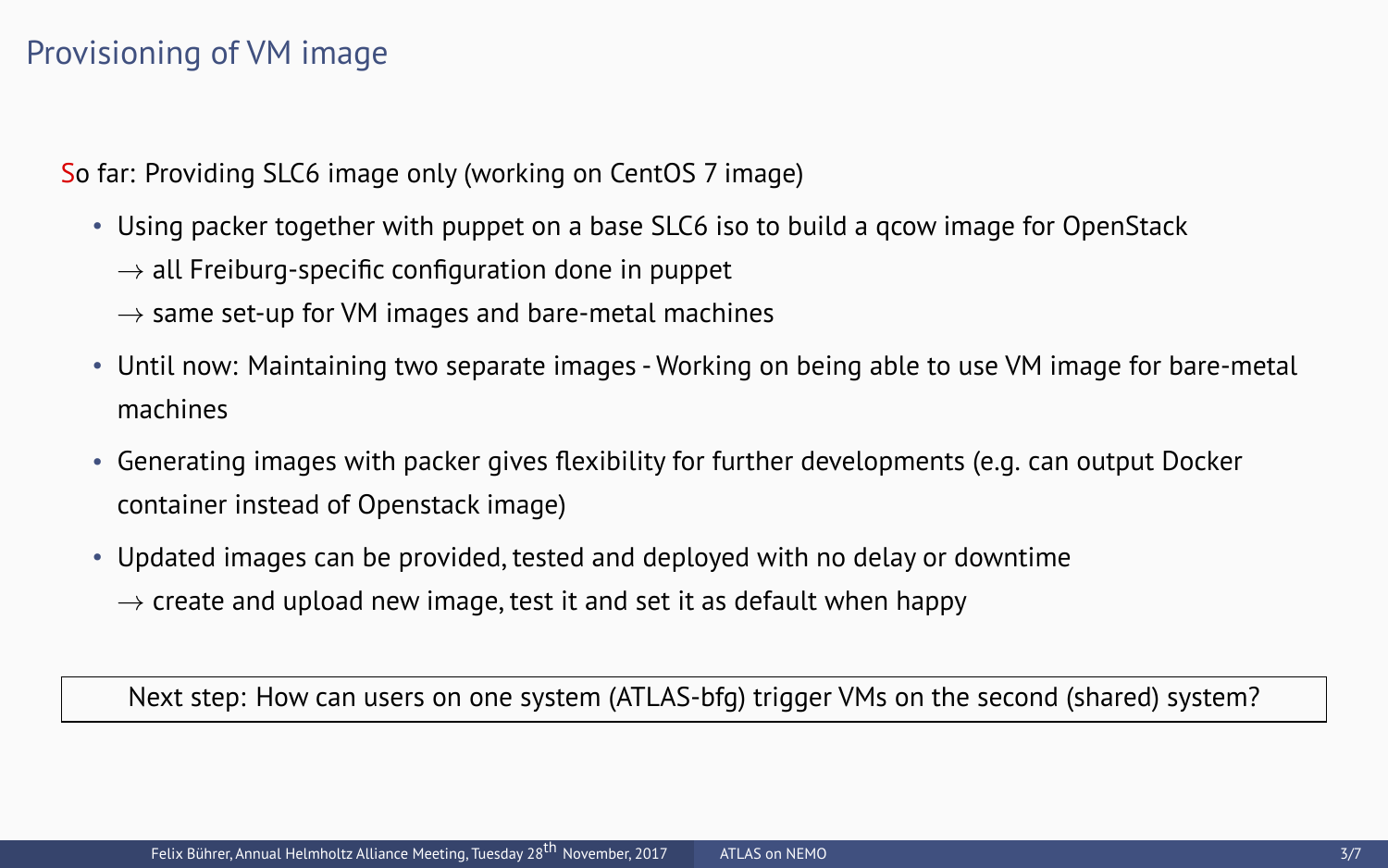## Using VMs for user jobs



- Using ROCED (https://github.com/rocedscheduler/ROCED) as an intermediate layer between the two batch systems:
- More detailed information on ROCED in the talk by Matthias later
- Userjobs are sent to special NEMO queues
- ROCED calculates the number of VMs needed
- Submits jobs that start VMs to MOAB on NEMO
- When job starts and VM is ready: SLURM sends job to this node
- Time for job to start depends on current usage of NEMO and group priorities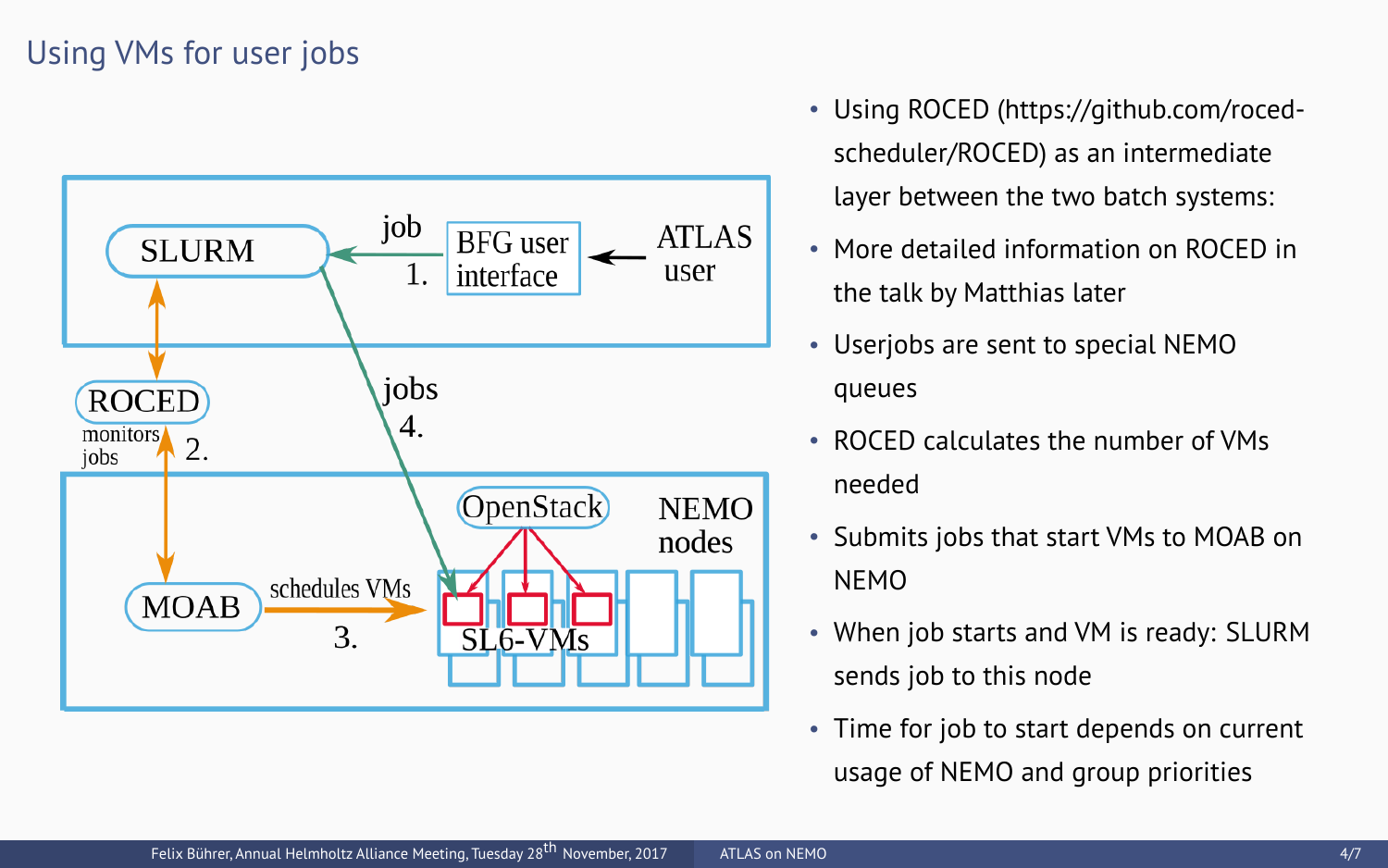#### Lessons learned so far

Went from testing to user-ready in October

- <sup>1</sup> Users will use resources that become available (especially resources that don't run production jobs)
- <sup>2</sup> SLURM performance deteriorates greatly when adding hundreds of (potential) nodes
	- $\rightarrow$  Timeouts leading to ROCED not being able to monitor queues
	- $\rightarrow$  Jobs not starting
- <sup>3</sup> Current 4-core machines lead to a lot of overhead when large job-arrays are submitted (hundreds of VMs starting in a short time)
	- $\rightarrow$  Will move to larger VMs as baseline
- <sup>4</sup> Using a front-end scheduler makes it possible to reproduce user-fairshares even though the backend is only aware of group-shares
	- $\rightarrow$  ROCED requests VMs for all queued jobs
	- $\rightarrow$  If not enough resources are available: SLURM prioritises according to user fairshare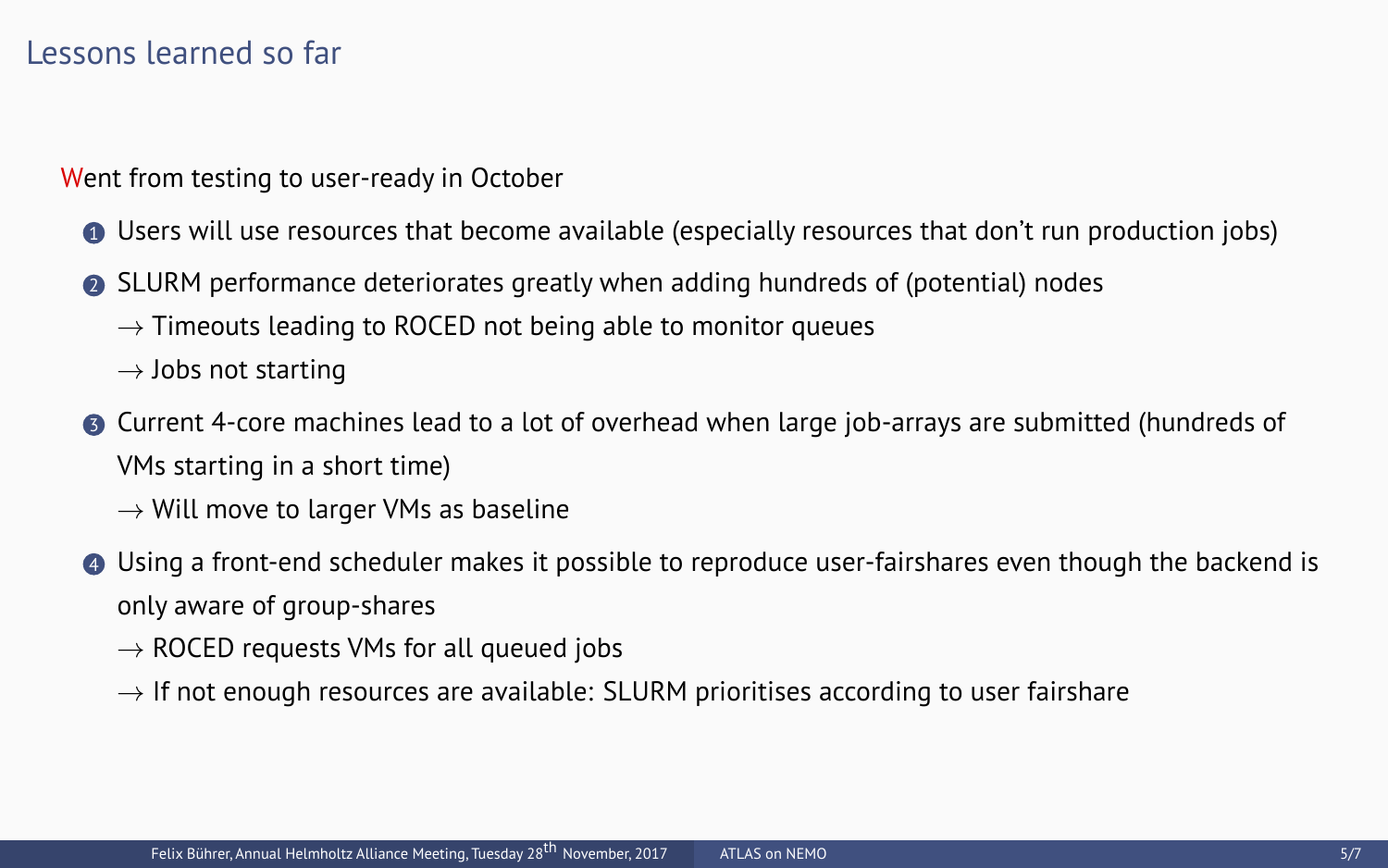### First benchmarks

During provisioning and testing phase: Ran benchmarks comparing virtual to bare metal machines



All benchmarks ran on identical hardware. More tests are ongoing.

So far: virtualization does not seem to have a big effect on performance